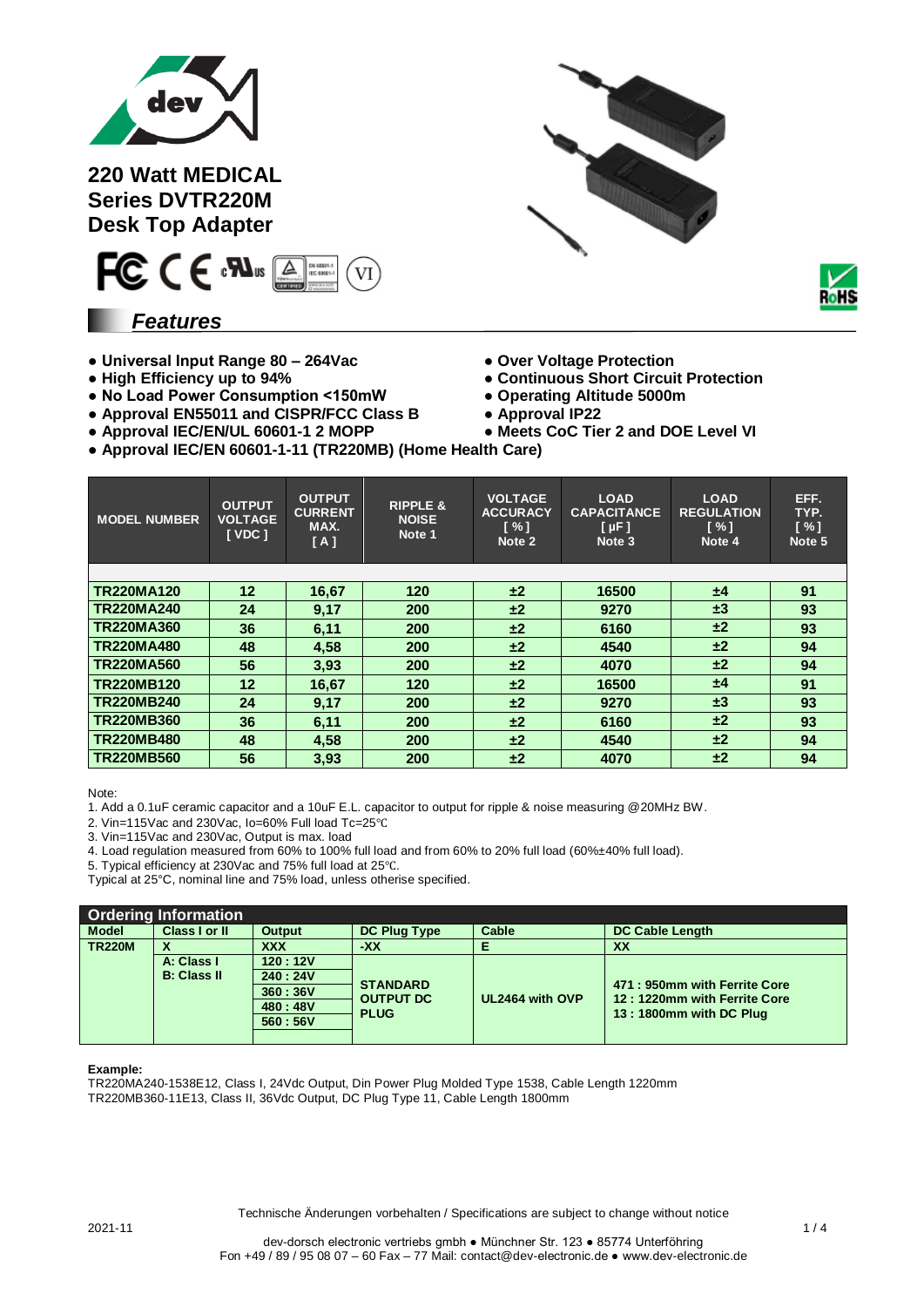# **Specifications**

## **Series DVTR220M**

### **INPUT SPECIFICATIONS:**

| <b>OUTPUT SPECIFICATIONS:</b> |  |
|-------------------------------|--|

#### Short Circuit Protection .........

#### **GENERAL SPECIFICATIONS:**

#### **SAFFTY & FMC:**

| IEC/EN 60601-1-11 for TR220MB (Home Health Care) |
|--------------------------------------------------|
|                                                  |
|                                                  |
|                                                  |
|                                                  |
|                                                  |
|                                                  |
|                                                  |
|                                                  |
|                                                  |
|                                                  |
|                                                  |
|                                                  |
|                                                  |
|                                                  |
|                                                  |
|                                                  |

### **Derating Curve**



### **DVTRM220M Input Voltage Derating Curve**

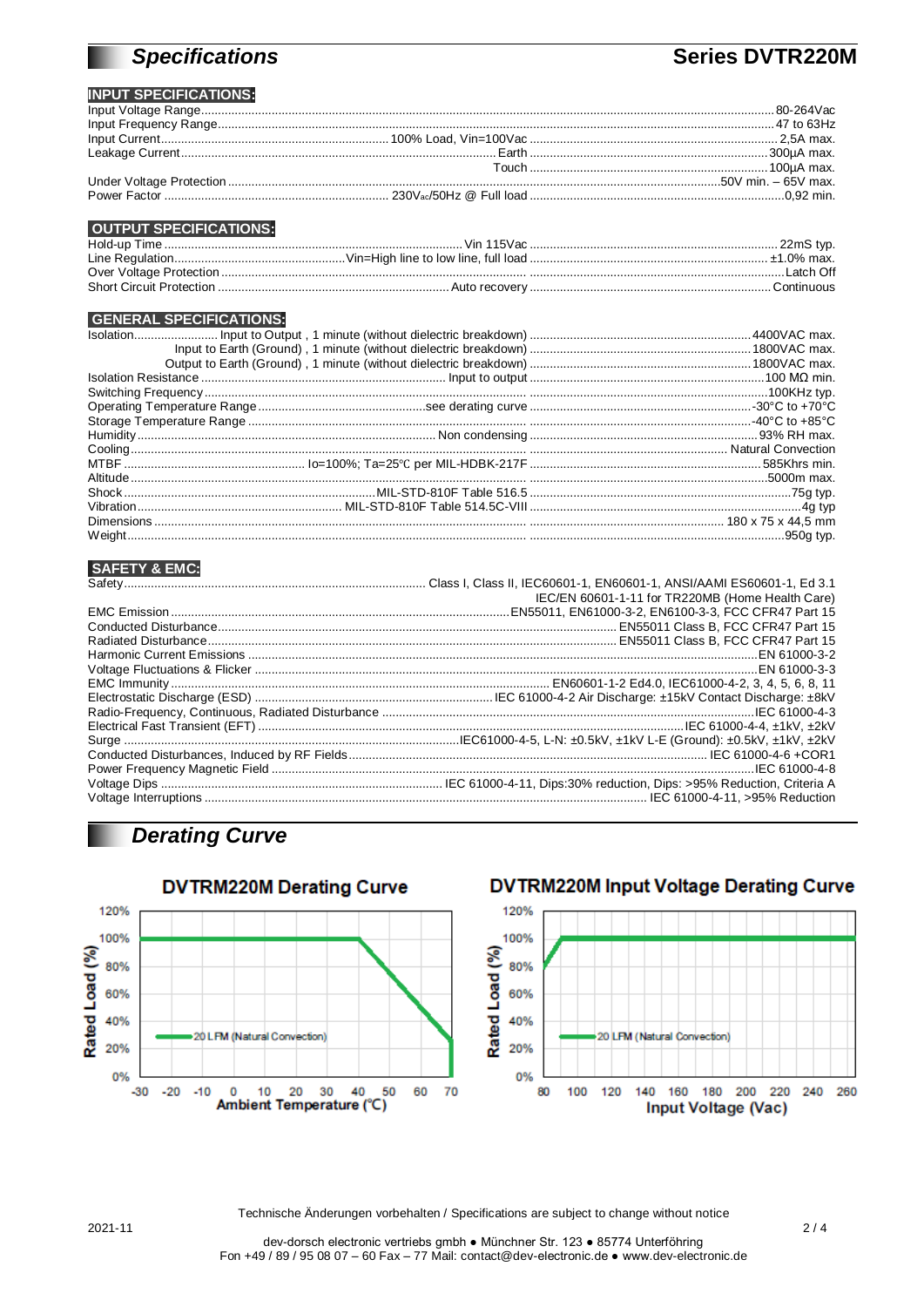### *Mechanical Specification* **CONSISTS Series DVTR220M**

All Dimensions in Inches (mm); Tolerance: Inches: x.xxx=±0.02, mm: x.xx=±0.5

\*For Output Voltage 12Vdc and 24V model, it must select Din Power Plug Molded Type or equivalent \* For Output Voltage 36Vdc to 56Vdc models, it's able to select Din Power Plug Molded Type, DC Jack or equivalent.